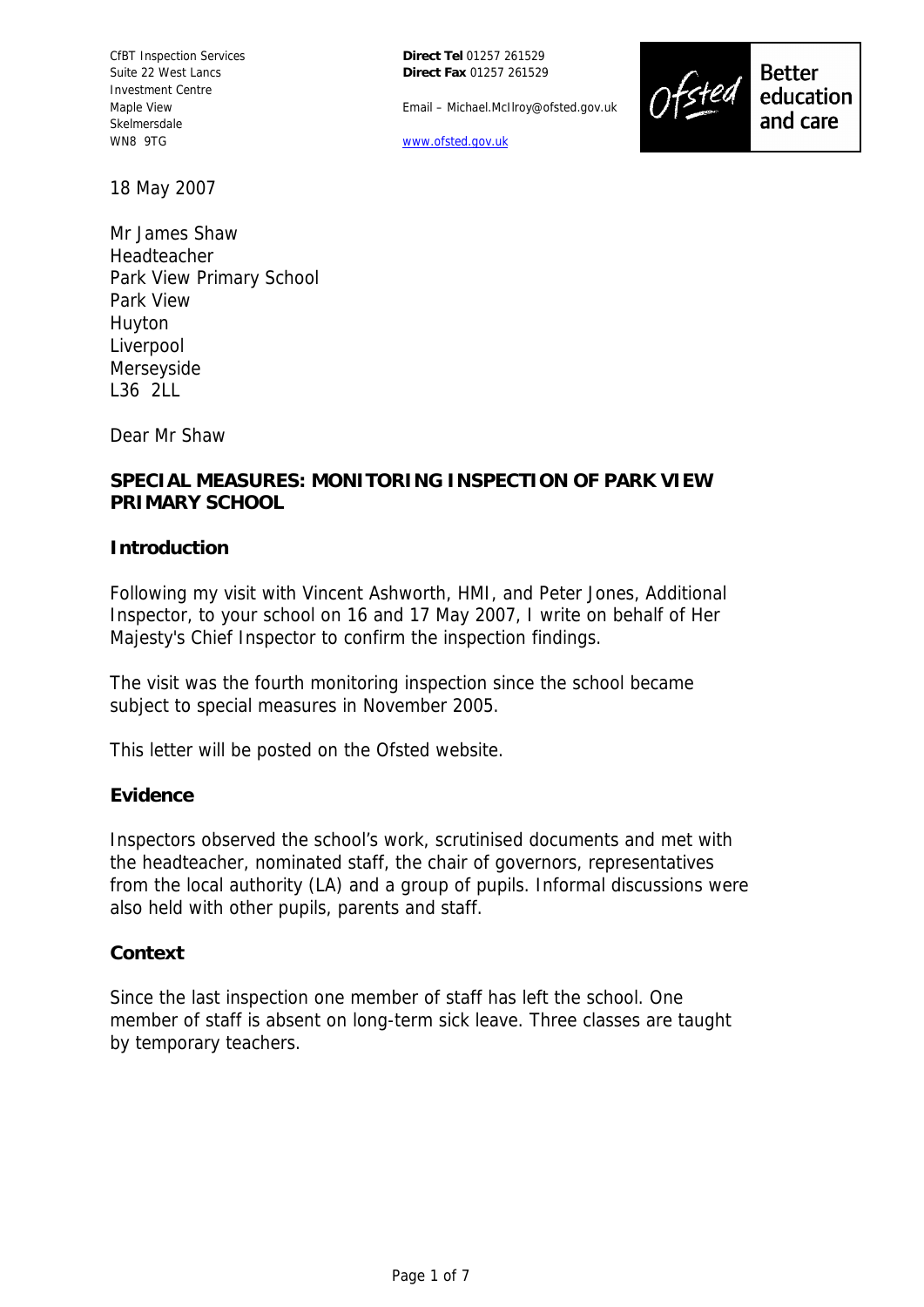

## **Achievement and standards**

The standards achieved by pupils in the statutory assessments in 2006 were reported on in detail in the previous monitoring letter. These were significantly below average in English and science. They were particularly low in mathematics. Recently validated data confirms that the overall progress made by pupils in Key Stage 2 was well below average.

Pupils enter the school with skills and abilities which are well below average. They make good progress in the Nursery class, where there is a strong emphasis on developing social and language skills. They make satisfactory progress in the Reception classes and in Key Stage 1. The trend of improving standards noted on the last monitoring inspection in Key Stage 2 has continued. Inspection evidence and assessment data provided by the school suggest that standards are set to rise above last year's low results. This is particularly the case in mathematics, as the school has appropriately focused its attention and resources on raising standards in this subject. Pupils in Year 6 have benefited from consistently good teaching and from carefully targeted additional lessons in mathematics. A useful series of after-school sessions on mathematics for Year 6 pupils and their parents has also been held. Assessment data, based on regular testing, indicates that standards are also rising in other year groups in Key Stage 2, particularly in Year 4. A major factor in this rise in standards is the improved behaviour of pupils, which means that teachers spend little time dealing with inappropriate behaviour. Pupils with learning difficulties and/or disabilities (LDD) are making good progress in their learning. They are well supported in class by teaching assistants and receive good support from the coordinator for special educational needs (SENCO) and from outside agencies.

Progress on the areas for improvement identified by the inspection in November 2005.

• Raise standards across the school especially in English and mathematics – satisfactory progress.

**Personal development and well-being**

Behaviour is good in lessons and around the school. Pupils play safely at break and lunchtimes and use the new play equipment sensibly. They respect the separate games and quiet areas in the playground. Pupils are very aware of how behaviour has improved, particularly over this academic year. Strategies for managing behaviour are well established and pupils appreciate the fairness and consistency with which these are applied. Pupils say they are safe and happy, that there is very little bullying and that it is dealt with effectively. The development of the pastoral action plan, 'partnership contracts' and 'behaviour target cards' has further improved behaviour and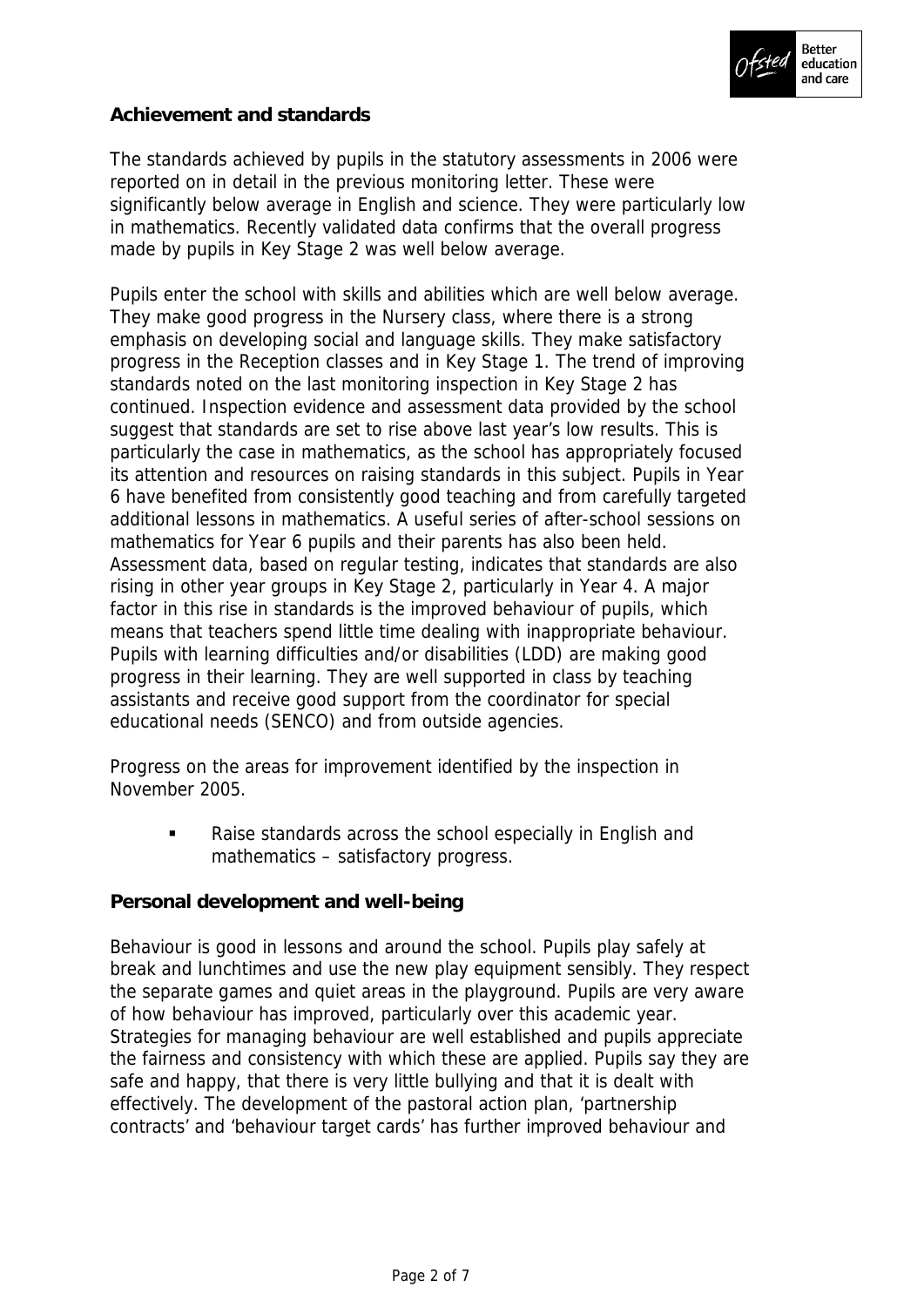

relationships between staff and pupils. As one pupil said, 'teachers listen' to them now.

Attendance has improved considerably, when compared to last year's figures. The school has exceeded its attendance target. The number of persistent absentees has also fallen dramatically. This is the result of close collaboration with the LA's education welfare service, better behaviour and greater stability in staffing. Strategies by the school to follow up absence promptly and an increase in the number of extra-curricular activities have also helped raise attendance. Provision for pupils' future economic well-being is improving as standards in literacy and numeracy rise. There is, however, scope to increase the confidence and abilities of pupils to work independently.

# **Quality of provision**

The quality of teaching observed during the inspection was satisfactory overall. The proportion of good teaching has increased since the previous inspection and no inadequate teaching was observed. In all lessons relationships between pupils and staff were very positive and for the most part pupils worked diligently. They listened carefully to teachers and to other pupils' contributions. Praise was used effectively to motivate, reward and enthuse learners. Planning is satisfactory overall. In the best lessons teachers planned meticulously to match work to pupils' individual needs. They also ensured that all learners, including the more able, were given work that stretched and challenged them. Where teaching was good the pace of learning was fast and pupils' independent learning skills were skilfully developed. For example, the teachers prepared stimulating activities that required pupils to explore and analyse information and then draw their own conclusions from it. Concluding sessions of lessons were well used to evaluate the learning that took place and to focus on key points or misconceptions.

In spite of the improvements since the last monitoring visit, there remains a significant proportion of satisfactory teaching. Common characteristics of these lessons were that teachers talked too much and did not provide enough opportunities for pupils to learn independently. Consequently, pupils became passive and lost attention. The more able pupils were given tasks which did not extend them sufficiently. As a result they did not make as much progress as they could have. Questioning techniques were not always used sufficiently well in order to deepen pupils' knowledge of a topic or to check how well they had understood new concepts.

The school has continued to make good progress in developing and refining systems to assess and track the progress of pupils. The assessment manager regularly updates and evaluates the progress made by pupils and year groups. Account is taken of the social and emotional circumstances of individuals. Careful projections are then made about future standards. The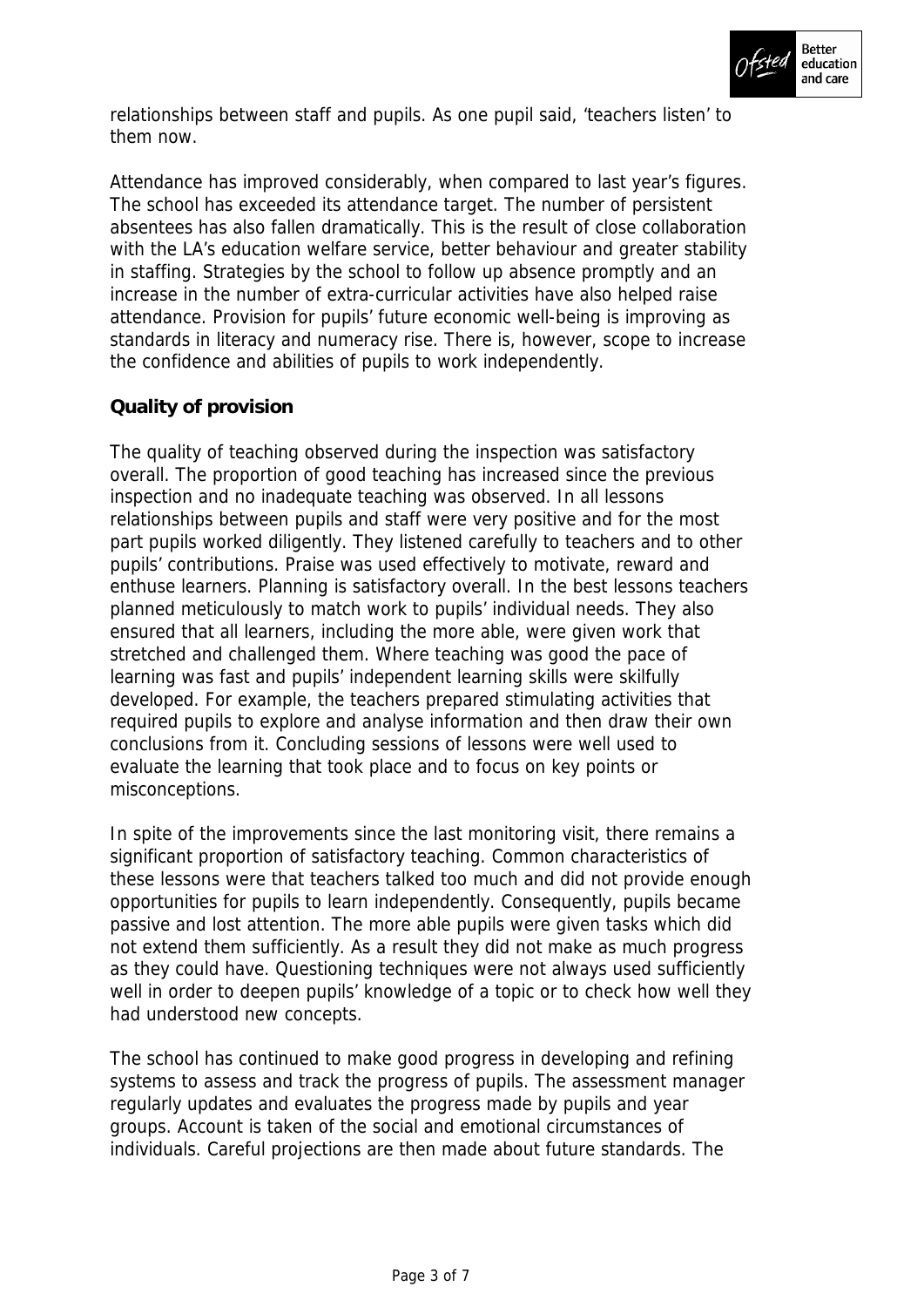

effectiveness of initiatives is also carefully evaluated. Consequently, the school has a good overview of how well pupils in each year group are making progress and in which subjects. This information is being used effectively by senior managers to formulate next year's priorities. Data is shared with teachers, all of whom have assessment folders to inform and organise their work. Assessment information is well used to identify and target underperformance, particularly in Year 6. Consequently, pupils, often on an individual basis, receive appropriate support which is steadily increasing achievement.

Provision for pupils with LDD is well organised and is improving. The SENCO liaises closely with teachers and teaching assistants to ensure that activities and support for pupils with LDD are well matched to their individual needs. For example, teaching assistants are provided with very clear schemes of work which are reviewed as pupils' needs change. Pupils with LDD have clear targets for literacy and numeracy and these are regularly reviewed. The progress of these learners is carefully tracked. The special needs register is kept up to date. The school has successfully involved parents and carers in regular progress reviews of pupils' individual education plans. The outcomes of reviews are well documented and the agreed targets set for pupils are realistic. There is no register of gifted and talented pupils, but there are plans to create one. Systems to evaluate the impact and effectiveness of the different aspects of support provided are also in development.

The academic guidance which pupils receive has improved. Targets for reading, writing and numeracy are clearly displayed in classrooms. There are many bright displays of useful key words and reminders of learning points. Pupils' work is marked regularly and teachers' comments celebrate individuals' achievements and are congratulatory and motivational. The quality of teachers' comments on the next steps which pupils must take to improve their work is variable. There is some good practice but this is not sufficiently consistent. The school is aware that this is a key area for development and has drafted a marking policy.

Progress on the areas for improvement identified by the inspection in November 2005.

- Raising the proportion of good or better teaching so that it enables all pupils to make good progress – satisfactory progress.
- Implementing systems to assess and track accurately pupils' progress and using the information to direct future action – good progress.
- Ensuring that the support available to pupils helps them to understand how they can improve their work - satisfactory progress.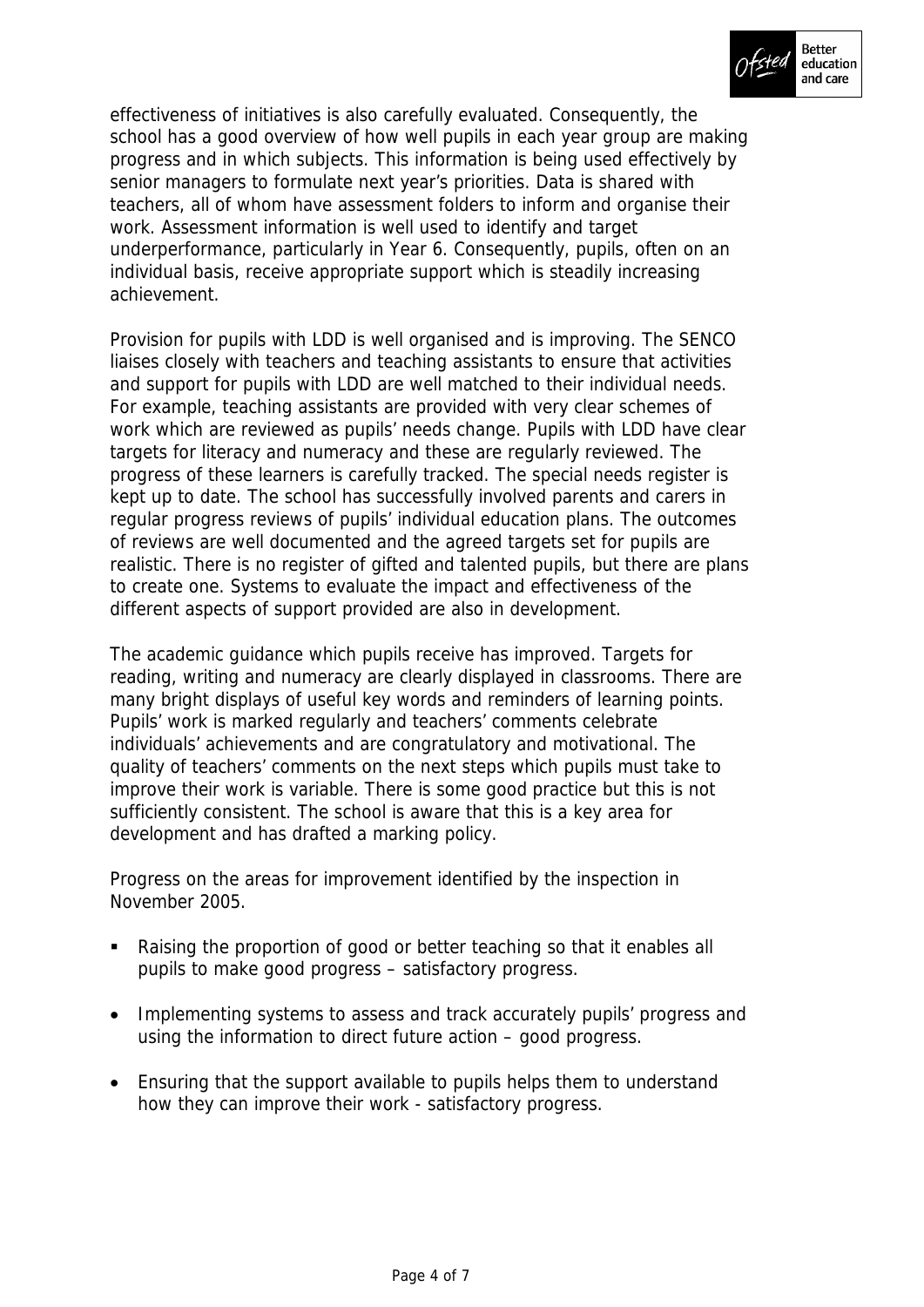

### **Leadership and management**

The headteacher has continued to provide clear direction and good leadership for the school. He is very ably supported by the deputy headteacher. They share a very clear vision for the school and how it should develop. Several initiatives, led by the headteacher, have had a major impact on teaching and learning. The 'behaviour for learning' policy has ensured high expectations of good behaviour. The firm, fair and consistent application of this policy has reduced the amount of teaching time lost to poor behaviour. The school's system of values and rules, known as the 'Park View Values', is well understood by pupils and has contributed strongly to improved attitudes to learning. The more recent 'attentive listening' initiative has built on these and has improved pupils' listening skills. Combined with a sharp focus on standards and an enriching diet of extra-curricular activities for pupils, these initiatives have helped strengthen the positive learning climate of the school.

Additional priorities identified at the last monitoring visit have been well tackled. A very useful two-day training event has also been held for all staff and governors. This allowed the headteacher's vision for the school to be reiterated and provided opportunities for staff to contribute ideas about the development of the school and its curriculum. It also strengthened links between staff and governors and added to the school's greater sense of teamwork. Consequently, morale is high. The school's leadership is well supported by the senior management team. This meets regularly to discuss and act on major issues, such as the outcomes of monitoring. The school's self-evaluation of its performance is improving. The school improvement plan is regularly reviewed by the headteacher. Useful summaries of pupils' attainments are well analysed to chart the progress of each year group. Assessment data are used well to identify underperformance, focus resources effectively on target groups of pupils and to gauge the effectiveness of strategies to improve learning.

The leadership continues to hold staff to account for their work. Robust action has been taken to tackle and minimise absences. A full cycle of lesson observations has been completed by the headteacher since the previous inspection. Useful written feedback is given to staff, although there is scope to sharpen this. Other members of the senior management team have also begun to monitor lessons. However, information from lesson observations is not collated into an overall formal summary which can be used to inform governors and to track progress in improving teaching and learning. The managers of core subjects monitor work in their area in a variety of ways. They are drawing up portfolios of exemplary work to show colleagues the standards expected of pupils. However, the management of other subjects is underdeveloped. Managers of foundation subjects have been allocated some time to check the school's work in their areas. There are apt plans to use a training day to share their findings with other staff.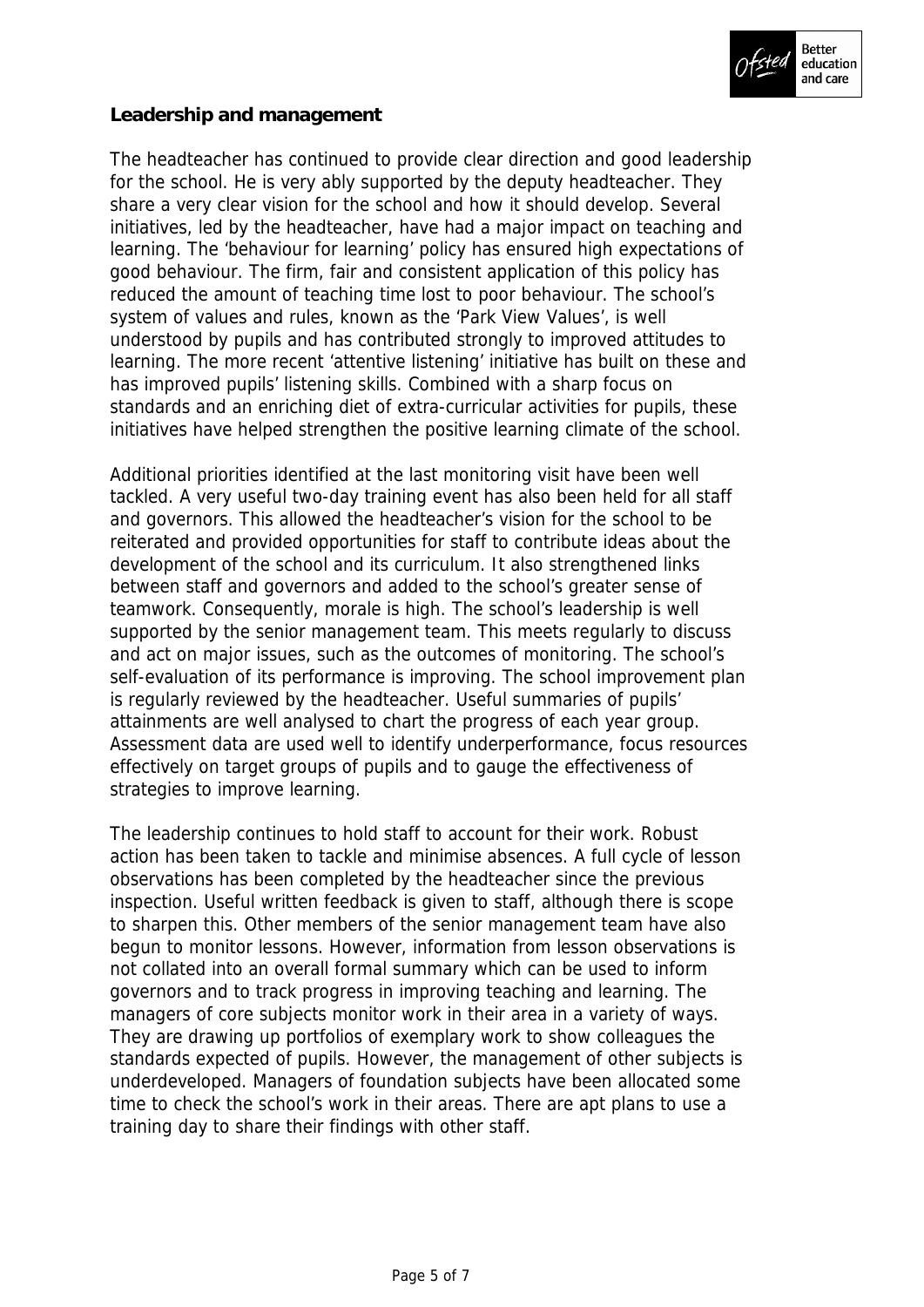

Effective steps have been taken to improve teaching. Well considered and targeted support, including use of the LA's consultants, has meant that unsatisfactory teaching has been successfully tackled. Several staff have observed good practice in teaching within the school. Staff have not yet had opportunities to visit other schools to observe good teaching in different settings. A useful system of informal one-to-one discussions between senior managers and staff has been initiated where, for example, issues regarding the improvement of teaching are shared and advice is given. A national strategy to raise standards, the Intensfying Support Project (ISP), is well supported by the headteacher. Staff have worked hard to put it into practice. In every classroom, targets for pupils are prominently displayed and 'learning walls' highlight valuable learning points. However, there are few examplars of work which explain to pupils what they must do in order to achieve a high standard.

Links with parents have been strengthened. Their views have been recently sought through a questionnaire and initial results of this process are positive. Parents report that they are better informed through newsletters about developments and that the school is easy to approach if they have any concerns. A number of courses have been held for parents, some of which are designed to help them with their children's learning. A school website has recently been set up. Governors are very supportive of the headteacher and kept well informed of teaching and learning issues. Governors' committees meet regularly. Governors are gradually developing their role as a critical friend to the school. Several have been appointed to shadow subject areas, such as mathematics and information and communication technology. One governor has met with a subject manager and has reported back verbally to the governing body. This approach could be usefully developed and made more formal. There is scope to expand and improve the governors' existing development plan.

Progress on the areas for improvement identified by the inspection in November 2005.

> **Establishing a strong, stable and positive team providing** coherent leadership and management – good progress.

# **External support**

The LA is providing good support for the school. It is funding the ISP, which has contributed to improvements in teaching. It is committed to fund this initiative over the next academic year. School improvement officers visit regularly to discuss and check on the progress of the school. A number of consultants from the LA have monitored the school's work and provided advice. The LA has also allocated extra financial resources to the school, which has drawn appropriately on the LA's personnel and support services.